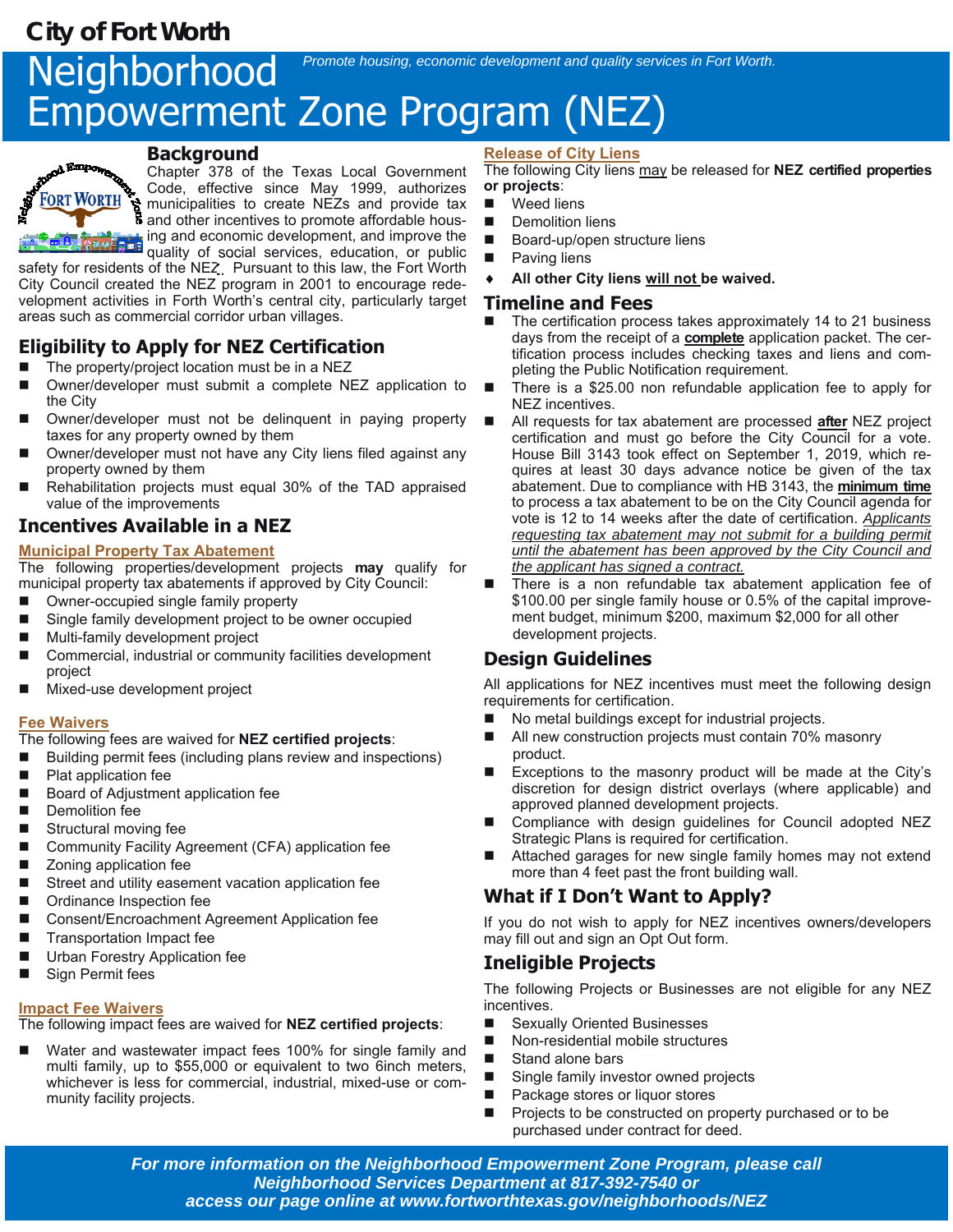# **NEZ Application Intake Checklist**

## *This checklist must be attached to the NEZ application at time of submittal*

### Note to Applicant:

Please be advised that all New Construction must adhere to the NEZ Design Guidelines per the NEZ policy. Some addresses may also be located within a Strategic Plan Area. Those areas have additional design requirements. For more information on Design Guidelines and Strategic Plans, please visit http://fortworthtexas.gov/neighborhoods/NEZ/

NEZ Area (Please circle one) 1 2 3 4 5 6 Strategic Plan Area (if applicable) **The above items can be located at** http://oneaddress.fortworthtexas.gov/

|                        | Completed and signed application (including Zoning sign off)                                                                                                                                                                                                                                                                                                            | Applicant<br>Initials | Staff<br>Initials |
|------------------------|-------------------------------------------------------------------------------------------------------------------------------------------------------------------------------------------------------------------------------------------------------------------------------------------------------------------------------------------------------------------------|-----------------------|-------------------|
|                        | *If the property is owned by a corporation, corporation papers noting all principles, partners and<br>registered agents is required *                                                                                                                                                                                                                                   |                       |                   |
|                        | \$25.00 application fee (Non-refundable)                                                                                                                                                                                                                                                                                                                                |                       |                   |
|                        | Proof of ownership such as:                                                                                                                                                                                                                                                                                                                                             |                       |                   |
| O<br>O<br>O<br>$\circ$ | A warranty deed<br>Purchase agreement signed by both the seller and the buyer<br>Affidavit of ownership, probated will or evidence of site control such as<br>option to buy<br>A registered Warranty Deed is required for applications that are applying<br>for Tax Abatement.                                                                                          |                       |                   |
|                        | Itemized construction budget for all projects                                                                                                                                                                                                                                                                                                                           |                       |                   |
|                        | Plans no larger than 11x17 showing dimensions and square                                                                                                                                                                                                                                                                                                                |                       |                   |
| O<br>O<br>O<br>O       | footage of the following:<br>Site plan with structure or proposed structure<br>Floor plan (existing and proposed if different)<br>Elevations (North, South, West and East View for New Construction)<br>Elevations effected by the project are required for Rehabilitations<br>*These plans will be retained by staff and cannot be used for Building Permit submittal* |                       |                   |
|                        | Submitted plans meet NEZ Guidelines or applicable Strategic Plan Guidelines?                                                                                                                                                                                                                                                                                            |                       |                   |
|                        | List of Properties (By address) owned by the owner/developer                                                                                                                                                                                                                                                                                                            |                       |                   |
|                        | If no additional properties are owned within the City of Fort Worth, please check here                                                                                                                                                                                                                                                                                  |                       |                   |

For more information [about the NEZ Program, please contact](http://fortworthtexas.gov/neighborhoods/NEZ/) the City of Fort Worth Neighborhood Services at (817)392-7540 or by visiting http://fortworthtexas.gov/neighborhoods/NEZ/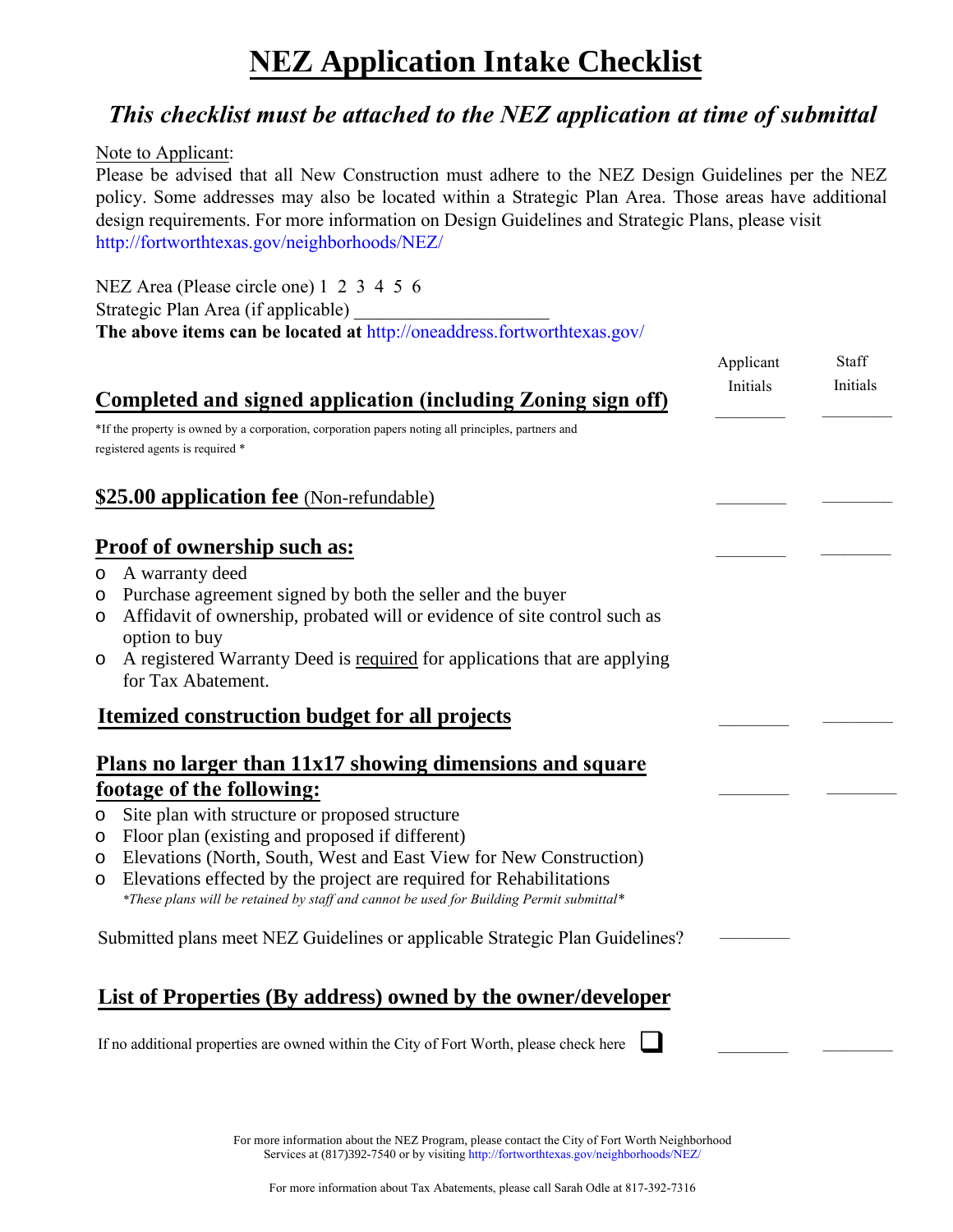

Application#\_\_\_\_\_\_\_\_\_\_

### **City of Fort Worth**

Neighborhood Empowerment Zone (NEZ) Application for Incentives

|                                                                                                                         |                       |                                                  | <b>Applicant Information</b>   |                                                                                                                              |                |                                                                                                                                      |
|-------------------------------------------------------------------------------------------------------------------------|-----------------------|--------------------------------------------------|--------------------------------|------------------------------------------------------------------------------------------------------------------------------|----------------|--------------------------------------------------------------------------------------------------------------------------------------|
| <b>Property</b>                                                                                                         |                       |                                                  |                                |                                                                                                                              |                |                                                                                                                                      |
| <b>Owner/Developer</b>                                                                                                  |                       |                                                  |                                |                                                                                                                              |                |                                                                                                                                      |
|                                                                                                                         | Last                  | First                                            |                                | M.I.                                                                                                                         |                |                                                                                                                                      |
| <b>Address:</b>                                                                                                         | <b>Street Address</b> | City                                             |                                | <b>State</b>                                                                                                                 |                | Zip                                                                                                                                  |
| <b>Phone:</b>                                                                                                           |                       |                                                  | <b>Email:</b>                  |                                                                                                                              |                |                                                                                                                                      |
|                                                                                                                         |                       |                                                  |                                |                                                                                                                              |                |                                                                                                                                      |
| <b>Contact:</b>                                                                                                         | Last                  | First                                            |                                | M.I.                                                                                                                         |                |                                                                                                                                      |
| (If different)<br><b>Phone:</b>                                                                                         |                       |                                                  | <b>Email:</b>                  |                                                                                                                              |                |                                                                                                                                      |
|                                                                                                                         |                       |                                                  |                                | <u> 1989 - Johann Stein, mars and de Branch and de Branch and de Branch and de Branch and de Branch and de Branch</u>        |                |                                                                                                                                      |
|                                                                                                                         |                       |                                                  | <b>Project Information</b>     |                                                                                                                              |                |                                                                                                                                      |
| NEZ certifications are project and owner specific. Please describe your project:                                        |                       |                                                  |                                |                                                                                                                              |                |                                                                                                                                      |
|                                                                                                                         |                       |                                                  |                                |                                                                                                                              |                |                                                                                                                                      |
| <b>Project Type</b>                                                                                                     |                       |                                                  |                                |                                                                                                                              |                |                                                                                                                                      |
|                                                                                                                         |                       |                                                  |                                |                                                                                                                              |                |                                                                                                                                      |
|                                                                                                                         |                       |                                                  |                                |                                                                                                                              |                |                                                                                                                                      |
| Single Family                                                                                                           | Multi-Family          | Commercial                                       | Industrial                     | <b>Community Facilities</b>                                                                                                  |                | Mixed-Use                                                                                                                            |
|                                                                                                                         |                       |                                                  |                                | *Please be advised if the project address is zoned as a designated historical property (HC) and your project consists of new |                |                                                                                                                                      |
|                                                                                                                         |                       |                                                  |                                |                                                                                                                              |                | construction or exterior renovations, approval of your project is required prior to NEZ application submittal. Written approval from |
|                                                                                                                         |                       |                                                  |                                | information concerning historic projects, please contact the HCLC at $(817)$ 392-8000*                                       |                | the Historic and Cultural Landmarks Commission (HCLC) must be attached to the NEZ application. For questions or further              |
| <b>Project Address:</b>                                                                                                 |                       |                                                  |                                |                                                                                                                              |                |                                                                                                                                      |
|                                                                                                                         | <b>Street Address</b> |                                                  |                                |                                                                                                                              |                |                                                                                                                                      |
| <b>Legal Description:</b>                                                                                               |                       |                                                  |                                |                                                                                                                              |                |                                                                                                                                      |
|                                                                                                                         | Lot                   | <b>Block</b>                                     |                                | <b>Addition</b>                                                                                                              |                |                                                                                                                                      |
| <b>New Construction / Addition:</b>                                                                                     |                       | <b>YES</b><br>N <sub>O</sub><br>$\Box$<br>$\Box$ | <b>Remodel / Rehab:</b>        | YES                                                                                                                          | N <sub>O</sub> |                                                                                                                                      |
|                                                                                                                         |                       |                                                  |                                |                                                                                                                              |                |                                                                                                                                      |
| <b>Total New Sq. Ft.</b>                                                                                                |                       |                                                  | <b>Total Development Cost:</b> |                                                                                                                              |                |                                                                                                                                      |
| For a single family project, will the NEZ certified property be occupied by                                             |                       |                                                  |                                |                                                                                                                              | <b>YES</b>     | N <sub>O</sub>                                                                                                                       |
| the property owner as a primary residence?                                                                              |                       |                                                  |                                |                                                                                                                              |                |                                                                                                                                      |
|                                                                                                                         |                       |                                                  |                                |                                                                                                                              |                |                                                                                                                                      |
|                                                                                                                         |                       |                                                  |                                |                                                                                                                              |                | If you selected No, please specify if this property will be sold to a homeowner as a primary residence or used as rental             |
| If your project is a Commercial or Mixed Use project, please list all specific uses that are being proposed:            |                       |                                                  |                                |                                                                                                                              |                |                                                                                                                                      |
|                                                                                                                         |                       |                                                  |                                |                                                                                                                              |                |                                                                                                                                      |
|                                                                                                                         |                       |                                                  |                                |                                                                                                                              |                |                                                                                                                                      |
|                                                                                                                         |                       |                                                  | <b>Incentives</b>              |                                                                                                                              |                |                                                                                                                                      |
|                                                                                                                         |                       |                                                  |                                |                                                                                                                              | YES NO         |                                                                                                                                      |
| Do you wish to apply for a Municipal Property Tax abatement for this project?                                           |                       |                                                  |                                |                                                                                                                              |                |                                                                                                                                      |
|                                                                                                                         |                       |                                                  |                                |                                                                                                                              |                |                                                                                                                                      |
| If the above answer is yes, please contact the City of Fort Worth Neighborhood Services Department at (817) 392-7316 or |                       |                                                  |                                |                                                                                                                              |                |                                                                                                                                      |
| certification and must go before the City Council for a vote. House Bill 3143 took effect on September 1, 2019, which   |                       |                                                  |                                |                                                                                                                              |                | visit http://fortworthtexas.gov/neighborhoods/NEZ/ for additional information. Tax Abatements are processed after NEZ project        |
|                                                                                                                         |                       |                                                  |                                |                                                                                                                              |                |                                                                                                                                      |

**requires at least 30 days advance notice be given of the tax abatement. Due to compliance with HB 3143, the minimum time to process a tax abatement to be on the City Council agenda for vote is 12 to 14 weeks after the date of certification.**  *Applicants requesting tax abatement may not submit for a building permit until the abatement has been approved by the City Council and the applicant has signed a contract.*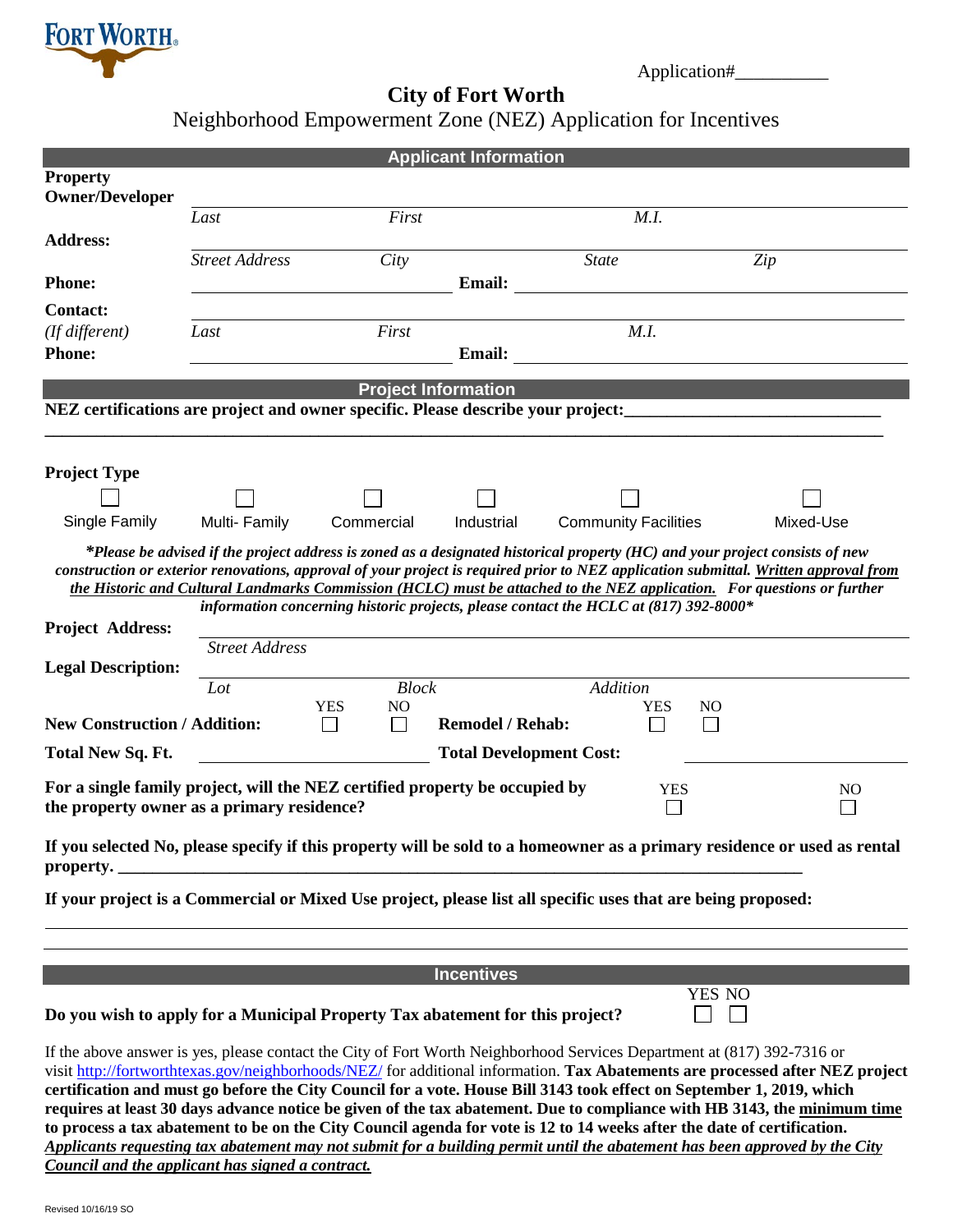

| Application# |  |
|--------------|--|
|              |  |

## **City of Fort Worth**

| Neighborhood Empowerment Zone (NEZ) Application for Incentives |  |  |  |
|----------------------------------------------------------------|--|--|--|
|                                                                |  |  |  |

|                                                                                                       | YES NO        |  |
|-------------------------------------------------------------------------------------------------------|---------------|--|
| Do you wish to apply for a release of NEZ Policy eligible City liens?                                 | $\Box$ $\Box$ |  |
| Weed, Paving, Demolition and Board Up / Open Structure liens may be released for qualifying projects. |               |  |

|                                                                 | <b>For Zoning Office Use Only</b> |                                                                                                                                                                                                                                |                 |
|-----------------------------------------------------------------|-----------------------------------|--------------------------------------------------------------------------------------------------------------------------------------------------------------------------------------------------------------------------------|-----------------|
| Will a Zoning Change application be necessary for this project? |                                   | <b>YES</b>                                                                                                                                                                                                                     | NO <sub>1</sub> |
| Current Zoning:                                                 |                                   |                                                                                                                                                                                                                                |                 |
| <b>Signature of Zoning Staff:</b>                               |                                   | Date: the contract of the contract of the contract of the contract of the contract of the contract of the contract of the contract of the contract of the contract of the contract of the contract of the contract of the cont |                 |
|                                                                 | <b>Acknowledgements</b>           |                                                                                                                                                                                                                                |                 |

### **PLEASE INITIAL NEXT TO EACH STATEMENT**

\_\_\_\_\_\_ I understand that my application **will not** be processed if it is incomplete. I agree to provide any **additional** information for determining eligibility as requested by the City. If the additional information is not submitted within 30 days, the application will be denied and application fees paid will not be reimbursed.

\_\_\_\_\_\_ I hereby certify that the information provided is true and accurate to the best of my knowledge.

\_\_\_\_\_\_ I hereby certify that all documents and information required by the Application Submittal Checklist is attached.

\_\_\_\_\_\_ I hereby acknowledge that I have read the NEZ Basic Incentives and Tax Abatement Policy, which governs the granting of tax abatements, fee waivers and release of City liens, and that any VIOLATION of the terms of the NEZ Basic Incentives or MISREPRESENTATION shall constitute grounds for rejection of an application or termination of incentives at the discretion of the City.

\_\_\_\_\_\_ I understand that the approval of fee waivers and other incentives shall not be deemed to be approval of any aspect of the project. I understand that I am responsible for obtaining required permits and inspections from the City and in ensuring the project is located in the correct zoning district.

\_\_\_\_\_\_ I understand that if there are taxes due or liens against any property I own in the City of Fort Worth I may not be eligible for NEZ incentives.

I hereby certify that the project plans submitted with this application meet the NEZ design guideline requirements as listed below **or** meet *Strategic Plan guidelines for the Berryhill/Mason Heights, Oakland Corners and Stop Six areas as outlined on the NEZ webpage*. I understand that if the project plans do not meet these design requirements, all permits will be put on hold pending correction. If I choose to relinquish my NEZ certification instead of meeting the design requirements, payment for all fees waived by the City up to that point will be due immediately and the building permit will not be issued until payment is made.

a.No metal buildings except for industrial projects.

- b.All new construction projects must contain 70% masonry product
- c.Exceptions to the masonry product will be made at the City's discretion for design district overlays (where applicable) and approved planned development projects.
- d.Compliance with NEZ design guidelines for Council adopted NEZ Strategic Plans (Berryhill/Mason Heights, Oakland Corners and Stop Six) is required for certification.
- e.Attached garages for new single family homes may not extend more than 4 feet past the front building wall.

I understand that I must pay all associated fees at the time of project application and/or permit submittal if I wish to submit permits prior to determination of NEZ eligibility. This includes setting up an escrow account with the City. I understand that some permits may not be issued while NEZ eligibility is being established. Example: Applications that are requesting Tax Abatement.

| <b>Printed Name of Property</b> | <b>Signature of Property</b> | Date |
|---------------------------------|------------------------------|------|
| <b>Owner/Developer</b>          | <b>Owner/Developer</b>       |      |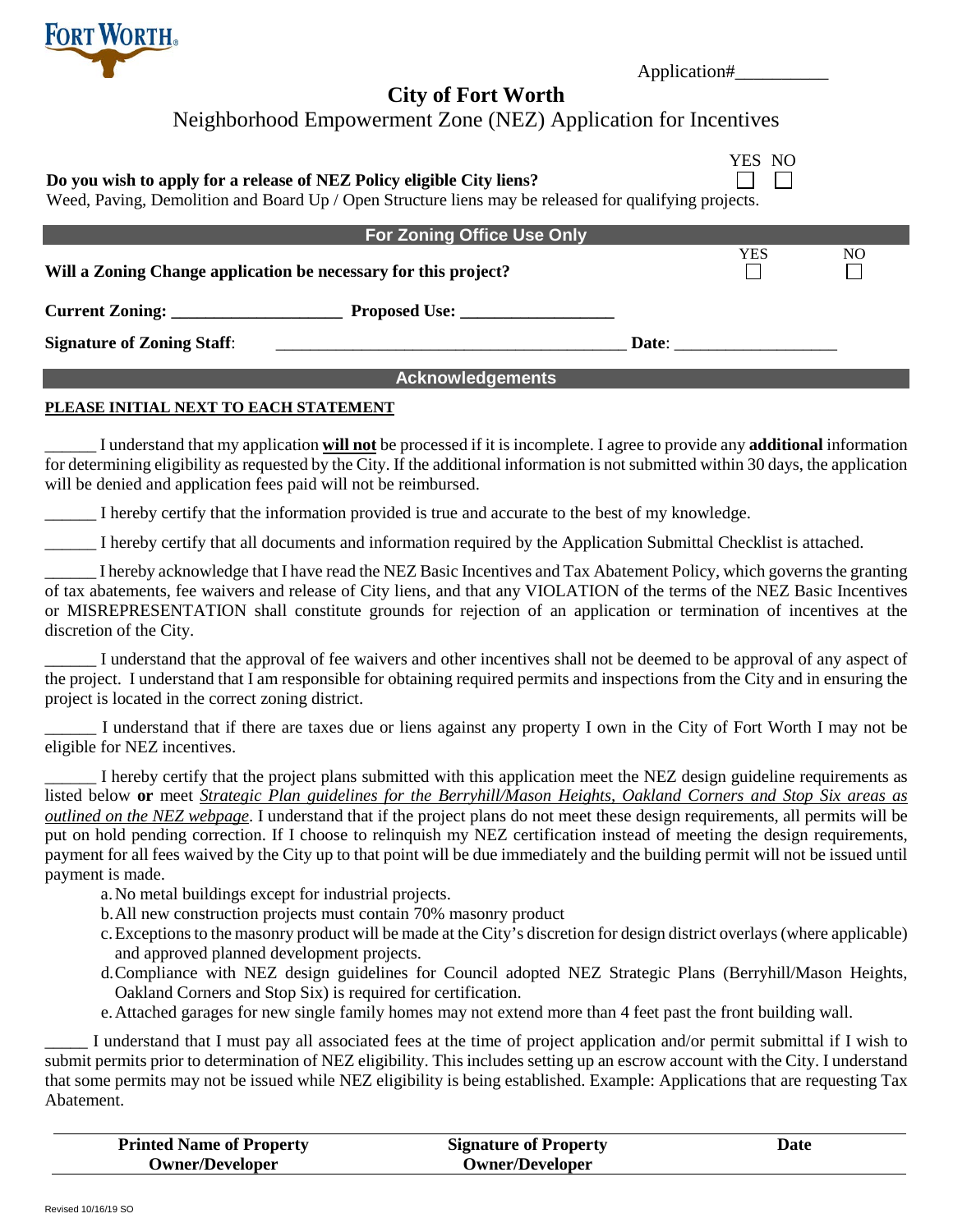

Application#\_\_\_\_\_\_\_\_\_\_

**City of Fort Worth**

Neighborhood Empowerment Zone (NEZ) Application for Incentives

**Please submit your completed application in person to: City of Fort Worth Planning and Development Department 200 Texas Street, Fort Worth, Texas 76102 To apply online please go to:<http://fortworthtexas.gov/neighborhoods/NEZ/apply>**

For more information on the NEZ Program Incentives, please visit our web site at<http://fortworthtexas.gov/neighborhoods/NEZ/> or contact our office at (817) 392-7744 or [nez\\_NS@fortworthtexas.gov](mailto:nez_NS@fortworthtexas.gov)

For more information on Tax Abatements, see the above website or contact the

Neighborhood Services Department at (817) 392-7316.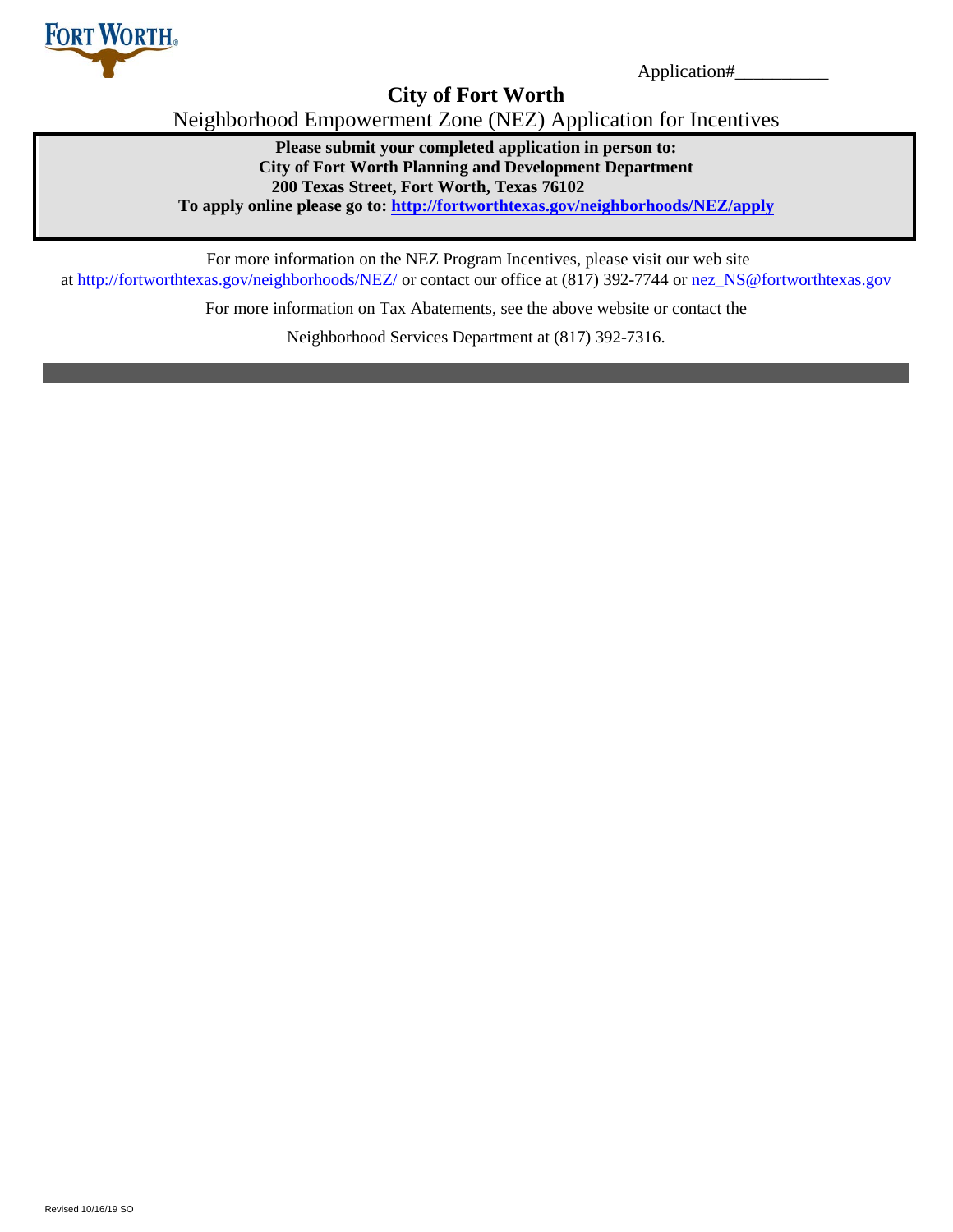

# **NEZ Property Ownership List**

**Please list all properties owned in the City of Fort Worth by the owner/developer**

| Address: |  |  |  |
|----------|--|--|--|
|          |  |  |  |
| Address: |  |  |  |
| Address: |  |  |  |
| Address: |  |  |  |
|          |  |  |  |
| Address: |  |  |  |
| Address: |  |  |  |
| Address: |  |  |  |
| Address: |  |  |  |
|          |  |  |  |
| Address: |  |  |  |

**(PRINTED OR TYPED NAME) (AUTHORIZED SIGNATURE) (DATE)**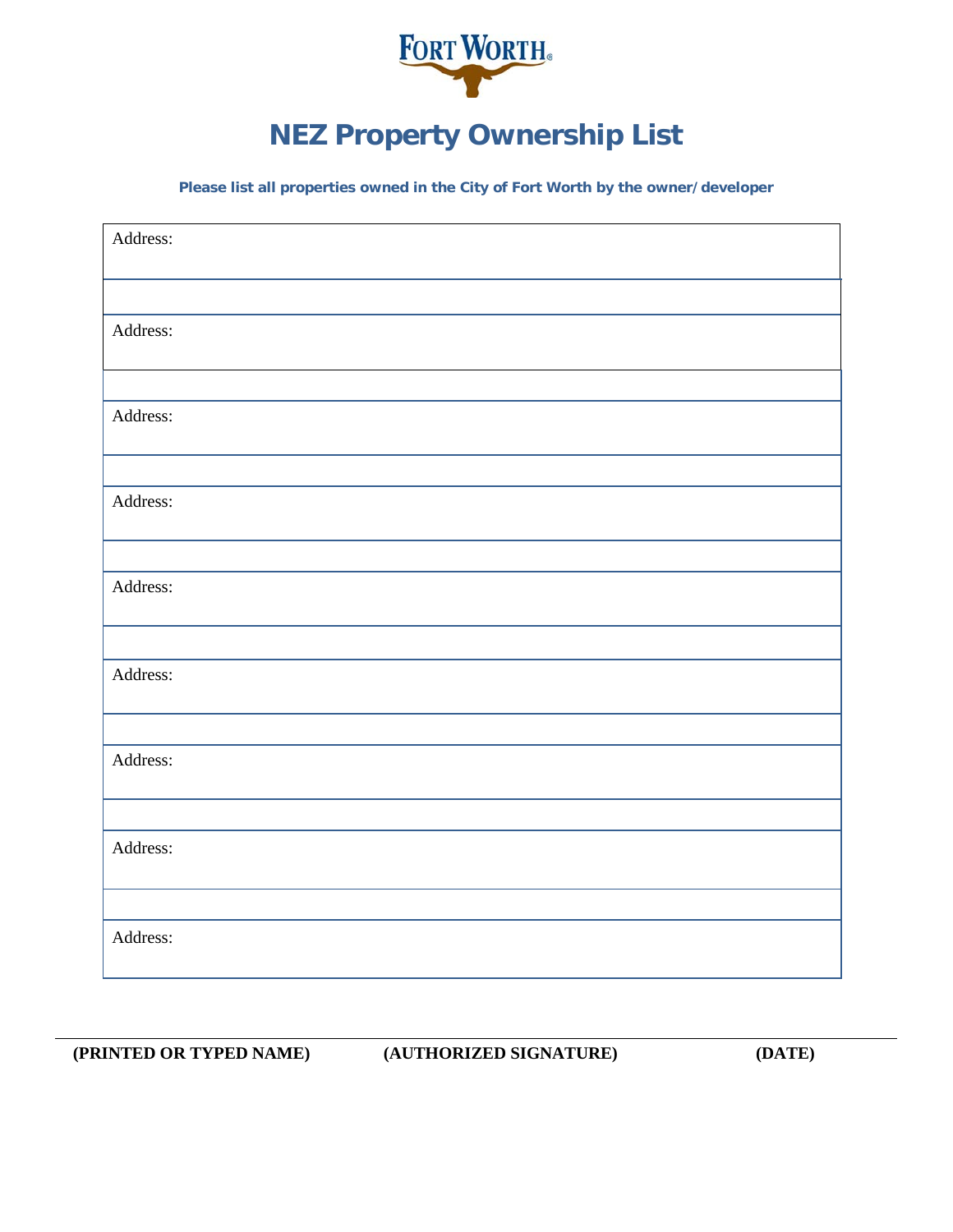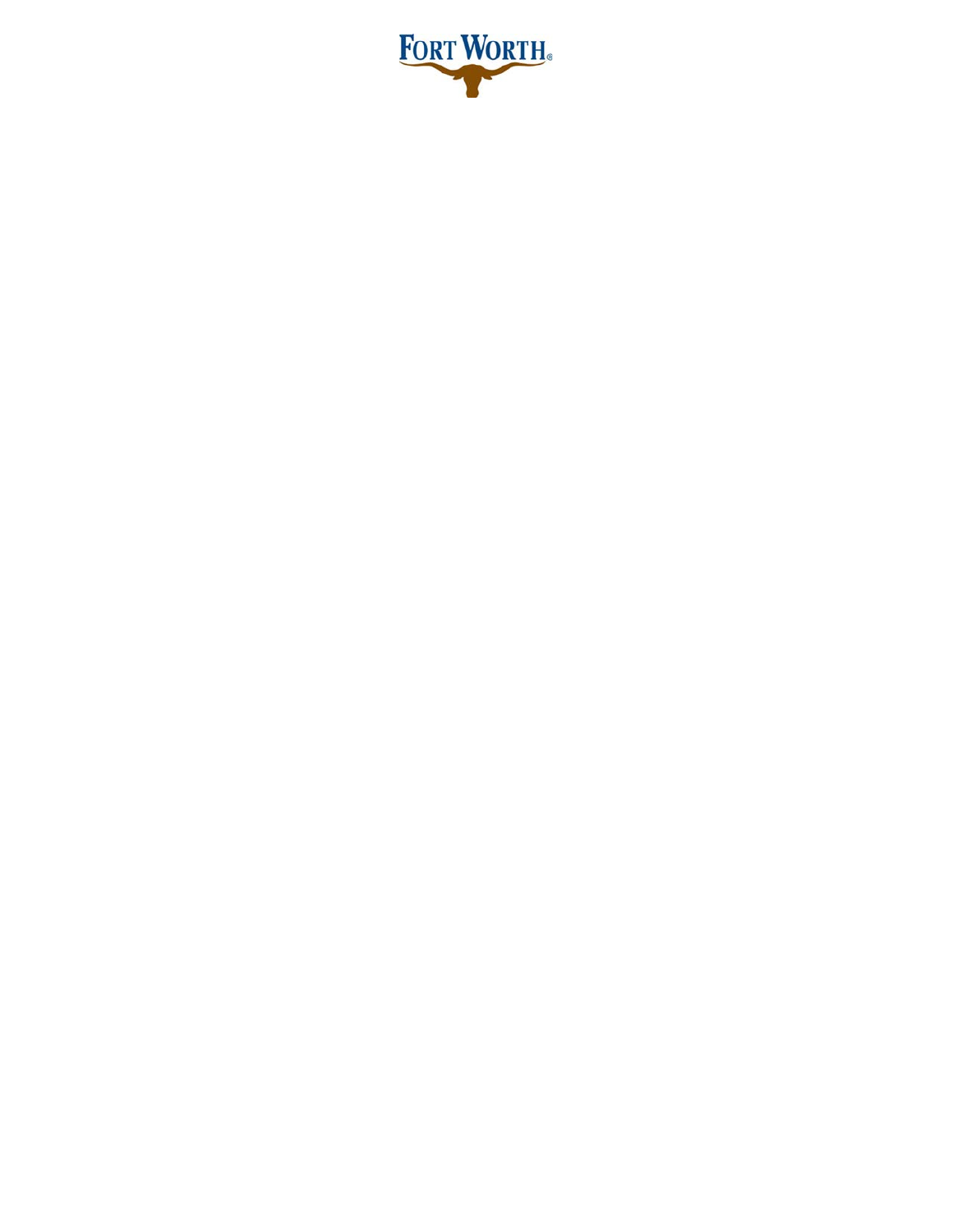# NEZ Construction Budget

Single Family projects



## Project address:

Eligible rehabilitation or new construction costs include only physical improvements to real property. Real Property Improvements—means a habitable structure as defined by the Fort Worth Building Code. It does **NOT** include: personal property such as furniture, appliances, equipment, and/or supplies. Carports, solid or chain-link front fences, parking lots, accessory structures such as sheds and incidental out buildings eligible if included in original project budget. These items do not qualify as a stand alone project.

| <b>Item description:</b><br>(add further description if needed)            | Unit price |
|----------------------------------------------------------------------------|------------|
| Demolition:                                                                |            |
| Roof Repair/ Replacement/Installation:                                     |            |
| Mechanical (Heating/Air conditioning):                                     |            |
| Electrical:                                                                |            |
| Plumbing:                                                                  |            |
| Flooring (Carpet, Tile, etc):                                              |            |
| Additional Room(s) / Additions - Total additional square feet to be added: |            |
| Interior Improvements (Walls, etc):                                        |            |
| Foundation:                                                                |            |
| Materials:                                                                 |            |
| Exterior (Paint, Siding, Masonry, etc):                                    |            |
| Landscaping:                                                               |            |
| Other:                                                                     |            |
| If homeowner labor only: total # of hours: $\frac{x}{1 + x}$ per hour:     |            |
| <b>Total</b>                                                               |            |

I, \_\_\_\_\_\_\_\_\_\_\_\_\_\_\_\_\_\_\_\_\_\_\_\_\_\_, hereby certify that the above estimate of costs for the proposed rehabilitation or new construction of my property at :  $\frac{1}{2}$  is true and correct.